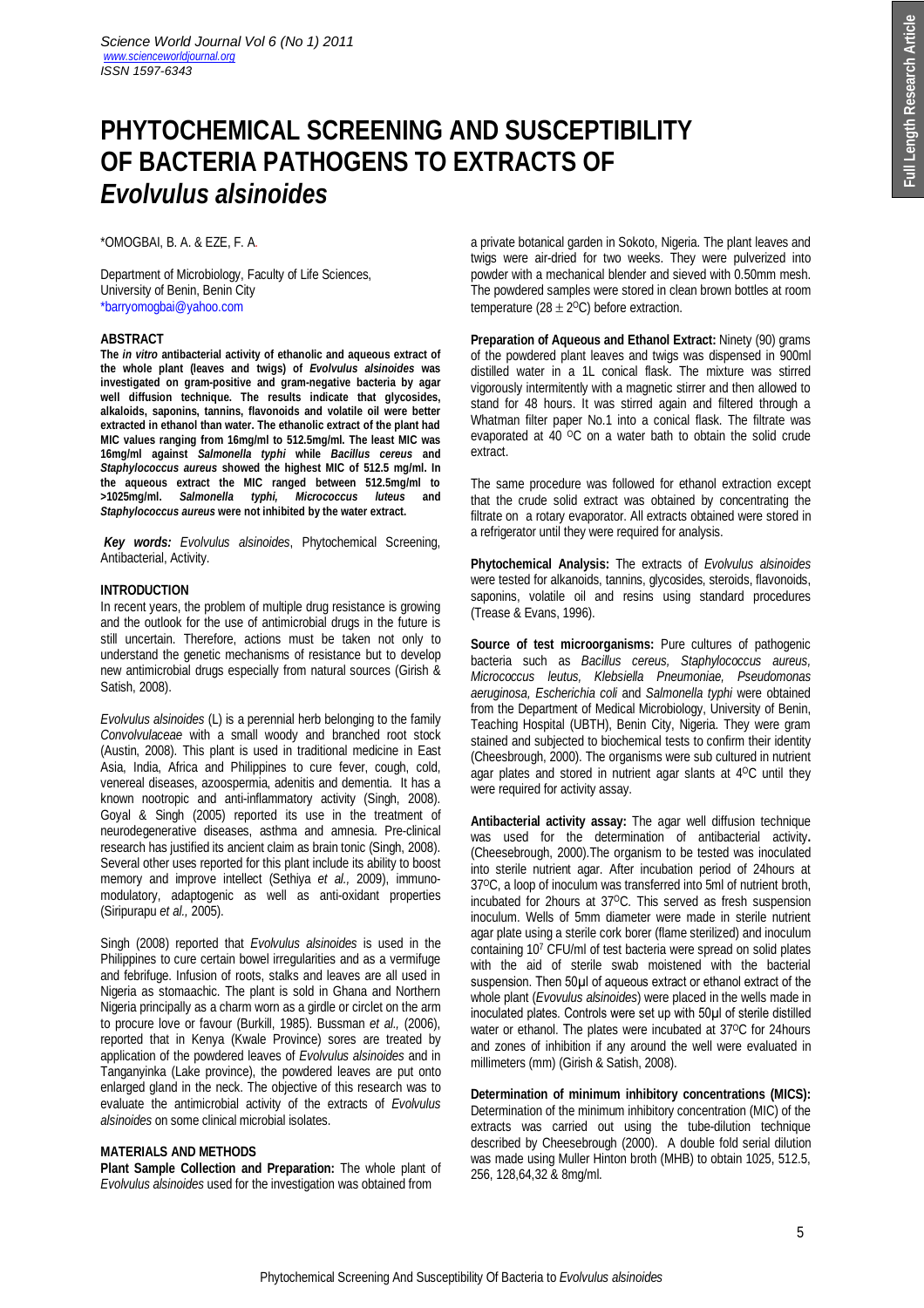Equal volume of extract and Muller Hinton broth (2ml) was dispensed into sterilized test tubes. 0.1ml of standardized inoculum (1.25 x 10<sup>7</sup> cfu/ml) was added to each of the test tubes which were incubated aerobically at 37 0C for 24 hours each. A tube containing broth and inoculum without extract served as organism control. The tube with broth and extract without inoculum served as extract control. The lowest concentration of the extracts which inhibited microbial growth (no turbidity) was recorded as the minimum inhibitory concentration (MIC).

# **Determination of minimum bactericidal concentration. (MBC):**

Sterile Muller Hinton agar plates were inoculated with samples from each of the test tubes that showed no visible growth from the MIC test. The plates were then incubated at 370C for 24hours. The lowest concentration of the extract that yielded no growth was recorded as the minimum bactericidal concentration (MBC).

#### **RESULTS**

**Phytochemical properties of** *Evolvulus alsinoides:* The different phytochemical constituents present in the whole plant extract of *Evolvulus alsinoides* is shown in Table 1. It was observed that different phytoconstituents have different degrees of solubility in different types of solvents depending on their polarity. The phytochemicals present in the ethanol extract were alkaloids, glycosides, saponins, tannins and flavonoids. Amongst the phytochemicals assayed for, only glycosoides and alkaloids where found in the water extract (Table 1).

# **TABLE 1. PHYTOCHEMICAL CHARACTERISTICS OF THE WHOLE EXTRACTS OF** *E. alsinoides*

| Phytochemical<br>constituent | <b>Ethanol</b><br><b>Extract</b> | Water<br><b>Extract</b> |
|------------------------------|----------------------------------|-------------------------|
| Glycosides                   | $\ddot{}$                        | $\ddot{}$               |
| Alkaloids                    | $\ddot{}$                        | $\ddot{}$               |
| Saponins                     |                                  |                         |
| <b>Steroids</b>              |                                  |                         |
| Tannins                      | $\ddot{}$                        |                         |
| Flavonoids                   | $\ddot{}$                        |                         |
| Resins                       |                                  |                         |
| Volatile oil                 |                                  |                         |
| $+$ = present, $-$ = Absent. |                                  |                         |

**ANTIBACTERIAL ACTIVITY OF EXTRACTS OF** *Evolvulus alsinoides:* The results of the antibacterial activity of the aqueous and ethanolic extracts of *Evolvulus alsinoides* against the test organisms are shown in Tables 2, 3, and 4. The zone of inhibition of the growth of the isolates was a function of the relative antibacterial potency of the extracts. Thus zones of inhibition decreased as the concentration of the extracts decreased (Tables 2 and 3). At a concentration of 1025mg/ml, the highest zone of clearance was obtained from ethanol extract against *Klebsiella pnuemoniae* with a diameter of 38mm. This was followed by *Pseudomonas aeruginosa* (33mm), *Salmonella typhi* (30mm) and *Escherichia coli* (26mm) respectively. The lowest zone of inhibition at this concentration was 8mm against *Staphylococcus aureus*

#### **TABLE 2. THE ANTIBACTERIAL ACTIVITIES OF THE ETHANOL EXTRACT OF** *E. alsinoides*

| Conc.<br>(Mg/ml) | Zone of Inhibition(mm) of bacterial Isolates |        |              |                 |            |      |       |  |
|------------------|----------------------------------------------|--------|--------------|-----------------|------------|------|-------|--|
|                  | В.<br>cereus                                 | aureus | М.<br>luteus | Λ.<br>pneumonia | aeruginosa | coli | tvphi |  |
| 1025             | 12                                           | 08     | 14           | 38              | 33         | 26   | 30    |  |
| 512.5            | 08                                           | 05     | 10           | 34              | 28         | 23   | 24    |  |
| 256              | 00                                           | 00     | 04           | 30              | 20         | 18   | 21    |  |
| 128              | 00                                           | 00     | 00           | 26              | 15         | 12   | 16    |  |
| 64               | 00                                           | 00     | 00           | 24              | 00         | 08   | 10    |  |
| 32               | 00                                           | 00     | 00           | 10              | 00         | 00   | 08    |  |
| 16               | 00                                           | 00     | 00           | 00              | 00         | 00   | 06    |  |
| 08               | 00                                           | 00     | 00           | 00              | 00         | 00   | 00    |  |
| 04               | 00                                           | 00     | 00           | 00              | 00         | 00   | 00    |  |

## **TABLE 3. THE ANTIBACTERIAL ACTIVITIES OF WATER EXTRACT OF** *E. alsinoides*

| Conc.   | Zone of Inhibition (mm) of Bacterial Isolates |        |               |           |            |      |       |
|---------|-----------------------------------------------|--------|---------------|-----------|------------|------|-------|
| (Mg/ml) | В.                                            |        | М.            | Λ.        | Р.         |      | C     |
|         | cereus                                        | Aureus | <b>luteus</b> | pneumonia | aeruginosa | coli | typhi |
| 1025    | 08                                            | 00     | 00            | 24        | 06         | 12   | 00    |
| 512.5   | 00                                            | 00     | 00            | 18        | 04         | 08   | 00    |
| 256     | 00                                            | 00     | 00            | 15        | $00\,$     | 06   | 00    |
| 128     | $00\,$                                        | 00     | 00            | 12        | $00\,$     | 04   | 00    |
| 64      | 00                                            | 00     | 00            | $00 \,$   | $00\,$     | 02   | 00    |
| 32      | $00 \,$                                       | 00     | 00            | $00 \,$   | $00\,$     | 00   | 00    |
| 16      | $00 \,$                                       | 00     | 00            | $00 \,$   | $00\,$     | 00   | 00    |
| 08      | $00\,$                                        | 00     | 00            | $00 \,$   | $00\,$     | 00   | 00    |
| 04      | 00                                            | 00     | 00            | 00        | 00         | 00   | 00    |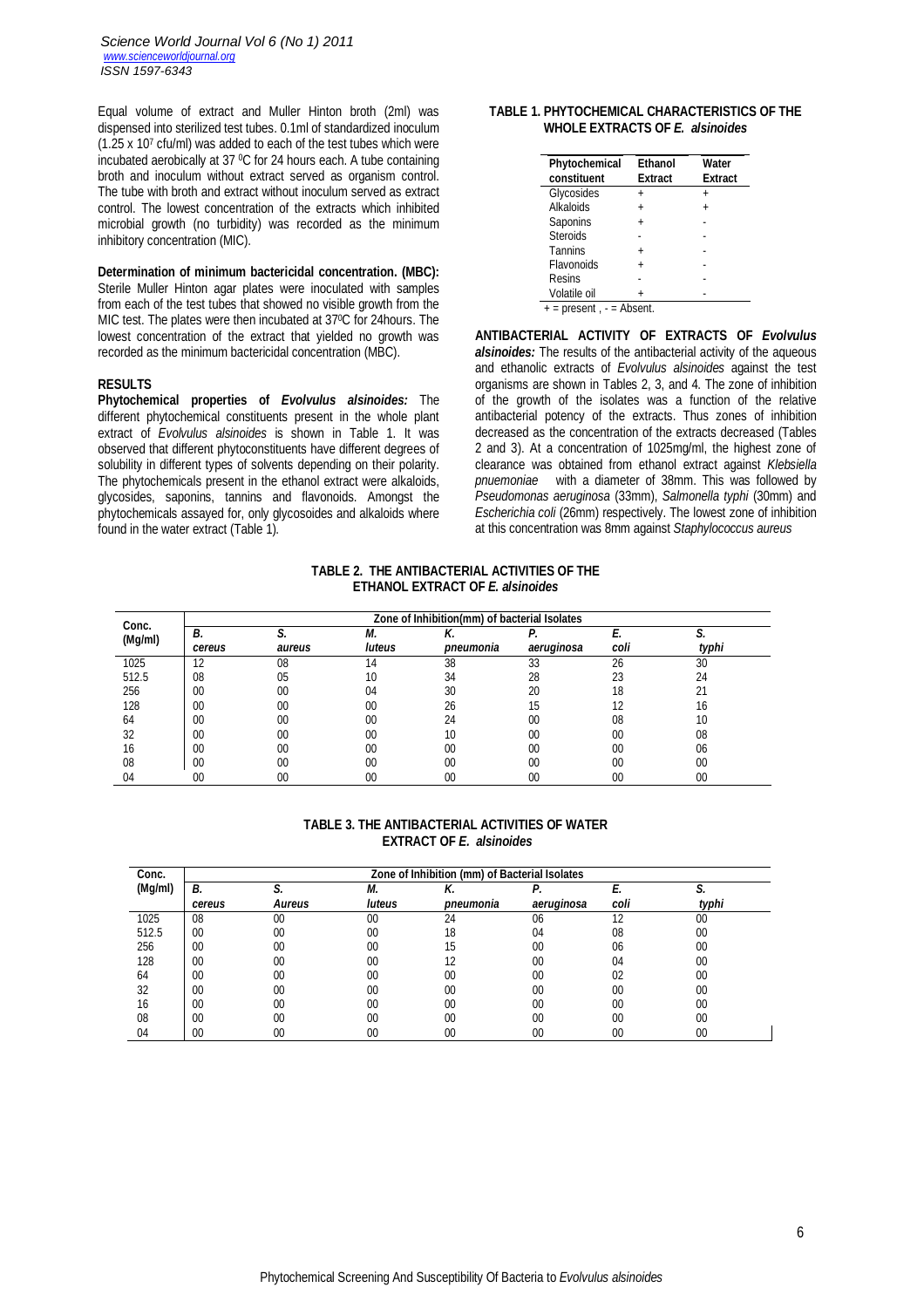| <b>ISOLATES</b> | <b>ETHANOL EXTRACT</b> |            | <b>WATER EXTRACT</b> |            |  |
|-----------------|------------------------|------------|----------------------|------------|--|
|                 | MIC                    | <b>MBC</b> | <b>MIC</b>           | <b>MBC</b> |  |
| B. cereus       | 512.5                  | >1025      | 1025                 | >1025      |  |
| S. aureus       | 512.5                  | >1025      | Nil                  | Nil        |  |
| M. leutus       | 256                    | 256        | Nil                  | Nil        |  |
| K. pneumoniae   | 32                     | 64         | 128                  | 512        |  |
| P. aeruginosa   | 128                    | 128        | 512                  | 1025       |  |
| E. coli         | 64                     | 256        | 64                   | 512        |  |
| S. typhi        | 16                     | 32         | Nil                  | Nil        |  |

#### **TABLE 4. THE MINIMUM INHIBITORY AND BACTERICIDAL CONCENTRATIONS OF ETHANOL AND WATER EXTRACTS OF** *E. alsinoides* **ON BACTERIAL ISOLATES.**

Higher growth inhibition was obtained with the ethanol extract compared with aqueous extracts. In Table 3, the antibacterial activity of the aqueous extract of *Evolvulus alsinoides* revealed the highest zone of inhibition of 24mm against *klebsiella pnuemoniae* compared to 38mm of ethanolic extract at the same concentration (1025mg/ml). *Staphylococcus aureus, Micrococcus leutus,* and *Salmonells typhi* were not inhibited with the water extract and thus showed no zone of inhibition. The lowest zone of clearance in this experiment was 2mm against *Escherichia coli* using water extract at a concentration of 64mg/ml.

Table 4 shows the results of the minimum inhibitory concentration (MIC) and minimum bactericidal concentration (MBC) of *Evolvulus alsinoides* on the test bacteria. The ethanolic extract of the plant had MIC values ranging from 16mg/ml to 512.5mg/ml. The least MIC was 16mg/ml against *Salmonella typhi* while *Bacillus cereus*  and *Staphylococcus aureus* showed the highest MIC of 512.5mg/ml. The MBC values of the ethanol extract ranged between 32mg/ml to >1025mg/ml. The MIC and MBC values of the aqueous extract ranged between 0-1025mg/ml and 0 to >1025mg/ml respectively.In the water extract *Escherichia coli* showed the least MIC of 64mg/ml and the highest was 1025mg/ml against *Bacillus cereus.*

#### **DISCUSSION**

The preliminary phytochemical screening carried out showed *Evolvulus alsinoides* contain some secondary metabolites such as glycosides, alkaloids, saponins, volatile oil, flavonoids and tannins.

In general secondary metabolites present in plants have been reported by Rabe (2000) to be responsible for therapeutic activity. Singh & Bhat (2003) reported that flavonoids are responsible for the antimicrobial activity associated with some ethnomedicinal plants.

Plant essential or volatile oils and their individual components have been used in traditional systems of medicines for a variety of bacterial infections for centuries. Furthermore, it has been demonstrated that antibacterial properties of these oils can be attributed to their hydrocarbon and terpene constituents (Amit & Shailendra, 2006). The presence of glycosides and alkaloids in *Evolvulus alsinoides* may be associated with their use by traditional medicine practitioners in healthcare systems in the treatment of cough, fever, cold and venereal diseases. The results of this research highlight the fact that the organic solvent (ethanol) extracts exhibited greater antimicrobial activity because the antimicrobial principles were either polar or non-polar and they were extracted more or only through the organic solvent medium. This observation agrees with the report of other investigators of medicinal plants that organic solvents are more suitable for extraction of phytochemicals (Singh & Singh, 2000; Natarajan *et al*., 2005).

Microorganisms vary widely in their degree of susceptibility to antimicrobial agents. A high MIC value indicates low activity and vice versa. In this study the gram- negative organisms had the lowest MICs and MBCs. These suggest their higher susceptibility to the extract of *Evolvulus alsinoides* On the basis of the results obtained in this investigation it was concluded that ethanol extract of *Evolvulus alsinoides* had *in vitro* broad spectrum antimicrobial activity. Thus extracts from the plant can be used to control infections caused by *Salmonella typhi, Escherichia coli, Klebsiella pneumoniae and Staphylococcus aureus.* Opportunistic infections such as bronchopneumonia, bacterial endocarditis and meningitis caused by *Micrococcus Spp.* and *Pseudomonas aeruginosa* may also find treatment with the extracts of this medicinal plant.The results obtained in this study justify the use of *Evolvulus alsinoides* by traditional medical practitioners.

#### **CONCLUSION**

The results from this work showed that the antimicrobial activity of *Evolvulus alsinoides* can inhibit both gram-positive gram negative organisms. Ffurther work should concentrate on the extraction and characterization of the bioactive compounds of this plant.

#### **REFERENCES**

Amit,. R. & Shailandra, S (2006). Ethnomedicinal approach in biological and chemical investigation of phytochemicals as antimicrobials. *Indian Journal of Pharmaceutical Science,* 41;1-13.

Austin, D. F. (2008). *Evolvulus alsinoides* (*Convolvulaceae*). An American herb in the old world. *Journal of Ethnopharmacology*. 117(2): 185-198.

Burkill, H. M. (1985). The useful plants of West Tropical Africa vol 1, *Royal Botanic Gardens* 5: 33.

Bussman, R. W., Gilbreath, G. G., Solio, J., Lutura, M., Lutuluo, R., Kunguru, K., Wood, N. & Mathengo, S. G. (2006). Plant use of the Maasai of Sekenani valley, Maasai Mara, Kenya. *Journal of Ethnobiology and Ethnomedicine*. 2: 22-25.

Cheesebrough, M. (2000). *District laboratory practice in tropical countries.* Part II Cambridge University press U.K.

. Girish, H. V. & Satish, S, (2008) Antibacterial activity of important medicinal plants on human pathogenic bacteria – a comparative analysis. *World Applied Sciences Journal* 5(3): 267-271.

Goyal, P. R. & Singh, K. P. (2005). *Evolvulus alsinoides Linn*. A medicinal herb. *International Journal of Mendel*. 22(3-4): 124-125.

Natarajan, D., Britto J. S., Srinivasan, K., Nagamurugan, N., Mohanasundari, C. & Perumal, G. (2005). Antibacterial activity of *Euphorbia fusiformis* – a rare medicinal herb *Journal of Ethnopharmacology.* 102: 123-126.